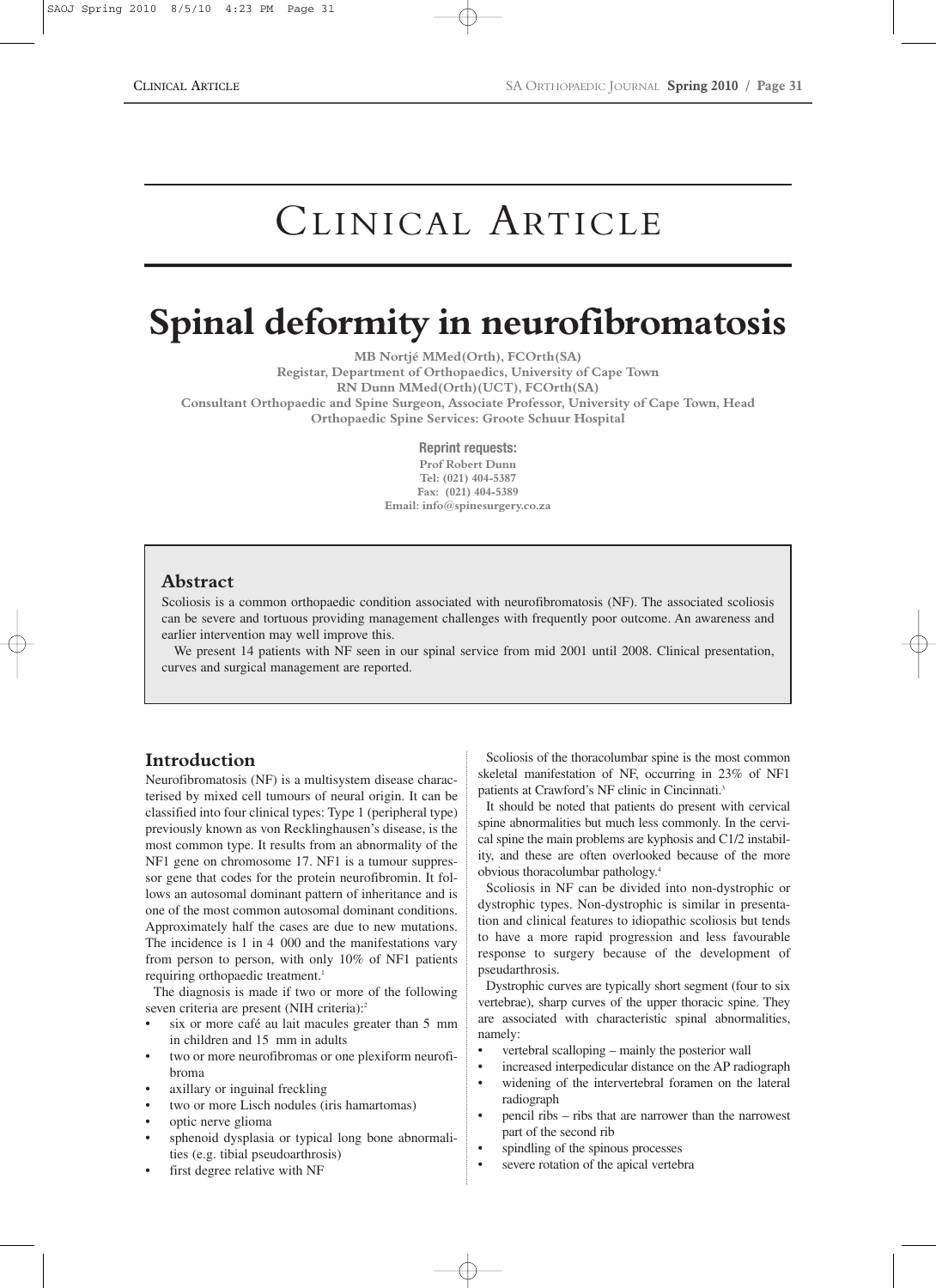## **Aim of the review**

We reviewed NF patients presenting to the spinal clinic with regard to their presenting features and spinal pathology.

#### **Materials and methods**

Patients were identified from an electronic database of outpatient attendances from mid-2001 to 2008. The patient folders and radiographs were then retrieved and analysed. Demographic data, the presenting complaint, and other relevant history were documented. The type and severity of the spinal deformity of each patient was recorded. The Cobb angle was used to measure the scoliosis on the anteroposterior radiograph.

#### **Results**

Fourteen patients with scoliosis and NF were identified. There were six males and eight females. The median age was 14 years with a range of 3 to 50 years.

The nine children (under 18 years of age) were referred with spinal deformity by other health care providers. None had pain or neurological signs at presentation (*Table I*).

Of the five adult patients, one presented with a painless deformity, two presented with pain and two presented with neurological deficit as their primary complaints (*Table II*).

**Table II**

In the surgery group all but one patient had instrumented fusions because of the high risk of non-union and pseudoarthrosis. Three patients had posterior instrumentation only. Two of these patients had been operated on in the 1970s with Harrington rods, and pre-operative X-rays were not available to measure curve size. The third patient was a 32° curve corrected to 5°. Two patients underwent anterior instrumentation only. These were both thoracolumbar curves of 55° and 60° respectively which corrected to less than 10°. Four patients underwent combined anterior and posterior instrumented fusion. These were severe multiplanar (kyphoscoliotic) deformities with a helical apex not amenable to accurate quantification (*Figure 3a*).

In two patients the planned procedure was aborted. These were both adult cases with severe tortuous thoracic kyphoscoliosis and presenting with pain and myelopathy. The planned procedures were anterior transthoracic corpectomies to decompress the canal followed posterior fusion. The experienced difficulties were not appreciated pre-operatively. On entering the chest laterally, the helical nature of the apex resulted in the spine itself blocking access to the apex (*Figure 3a*). In addition, the aorta required multiple segmental ligation to mobilise. This was felt to be inadvisable in the context of myelopathy and an already sub-optimal cord. Thus a strut was placed, wedged between the kyphotic spine with some correction in the hope rather than the belief that the slight correction and rigidity would protect the cord from further deterioration.

# **Type of curve**

Only four of the 14 patients displayed the dystrophic features of NF on plain radiographs. Many of the curves in this cohort do not lend themselves to quantification on two-dimensional imaging. This is due to a helical type deformity at the apex with both severe kyphus and scoliosis making single plane Cobb measurement meaningless. Those that were measurable ranged from between 32° and 70° in the coronal plane.

#### **Procedures done**

In total, nine patients underwent surgery. Of the five patients that have not had surgery, one is on the waiting list, one is being followed up and may require surgery, one defaulted follow-up and one was discharged with a mild curve of 20°.

| <b>Table I</b> |            |                              |                             |
|----------------|------------|------------------------------|-----------------------------|
| Age<br>(years) | <b>Sex</b> | <b>Presenting complaint</b>  | <b>Referring specialist</b> |
| 3              | М          | Thoracolumbar kyphoscoliosis | Paediatrics                 |
| 5              | F          | Hyperlumbar lordosis         | Genetic clinic              |
| 6              | F          | Thoracolumbar kyphoscoliosis | Paediatrics                 |
| 6              | F          | Thoracolumbar scoliosis      | Paediatrics                 |
| 8              | М          | Mild thoracolumbar curve     | Neurosurgery                |
| 8              | F          | Cervicothoracic scoliosis    | Developmental clinic        |
| 14             | М          | <b>Scoliosis</b>             | Paediatrics                 |
| 15             | F          | Long C-shaped curve          | Paediatrics                 |
| 16             | м          | Thoracic scoliosis           | Paediatrics                 |

| Age<br>years) | <b>Sex</b> | <b>Presenting complaint</b>             |  |
|---------------|------------|-----------------------------------------|--|
| 18            | M          | Paraplegia                              |  |
| 20            | F          | Painless deformity $-20^\circ$          |  |
| 42            | F          | Pain – flank and leg (previous surgery) |  |
| 49            | F          | Pain – thoracic and leg pain            |  |
| 50            | М          | <b>Myelopathy</b>                       |  |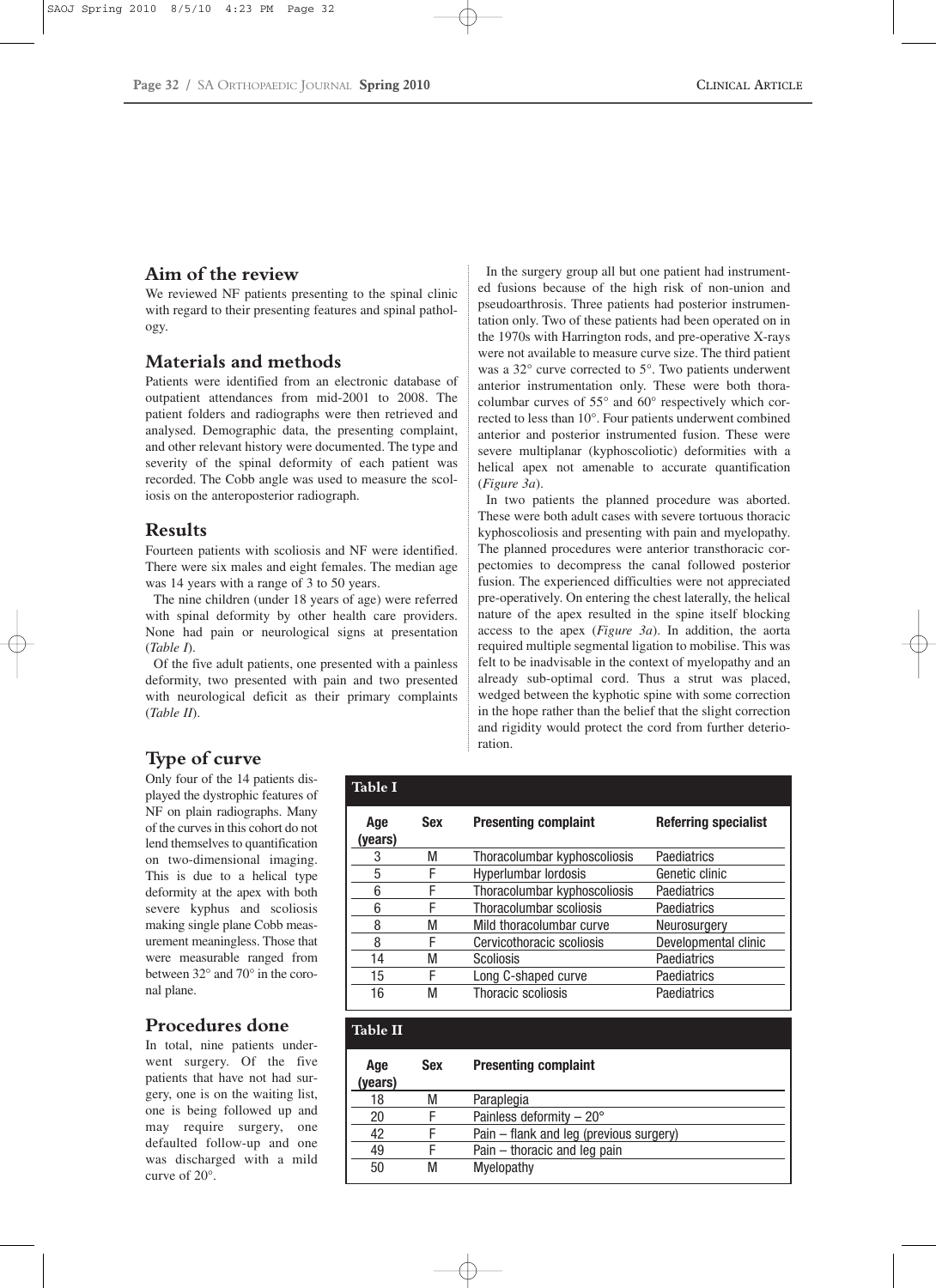

**Figure 1a.**  A clinical photograph of a 3-year-old child showing kyphoscoliosis



#### **Figure 2.**

A chest X-ray of an 18-year-old patient with severe upper thoracic scoliosis demonstrating the pulmonary abnormalities



**Figure 1b.**  A lateral radiograph of the spine of the child in Figure 1a

### **Discussion**

Although NF is one of the most common hereditary conditions, the orthopaedic manifestations are still sufficiently rare to be seen in any meaningful numbers only in large referral centres.

In the immature patients the presenting complaint mirrored that of patients with idiopathic scoliosis, i.e. deformity (*Figure 1a*). In contrast, the older patients presented with more severe symptoms. Two of them presented with signs of cord compression. In the older patients the more severe symptoms related to more severe curve types. One patient had a severe kyphoscoliosis with resultant chest deformity and respiratory compromise posing a risk to the surgery (*Figure 2*). In fact he continued to deteriorate to type 2 respiratory failure in the post-surgical follow-up period.

The presenting complaints in this small study can be classified as one or a combination of pain, deformity or myelopathy. The symptoms represent a spectrum based on the time to presentation and the severity of the curve suggesting a natural history of curve progression and myelopathy with ageing.

In the paediatric group most had non-dystrophic curves and appeared radiographically not unlike idiopathic scoliosis. Although only four of the patients had radiographic features that were suggestive of NF (pencil ribs and scalloped vertebrae), the clinician should always scrutinise imaging for dystrophic features (*Figure 1b*).